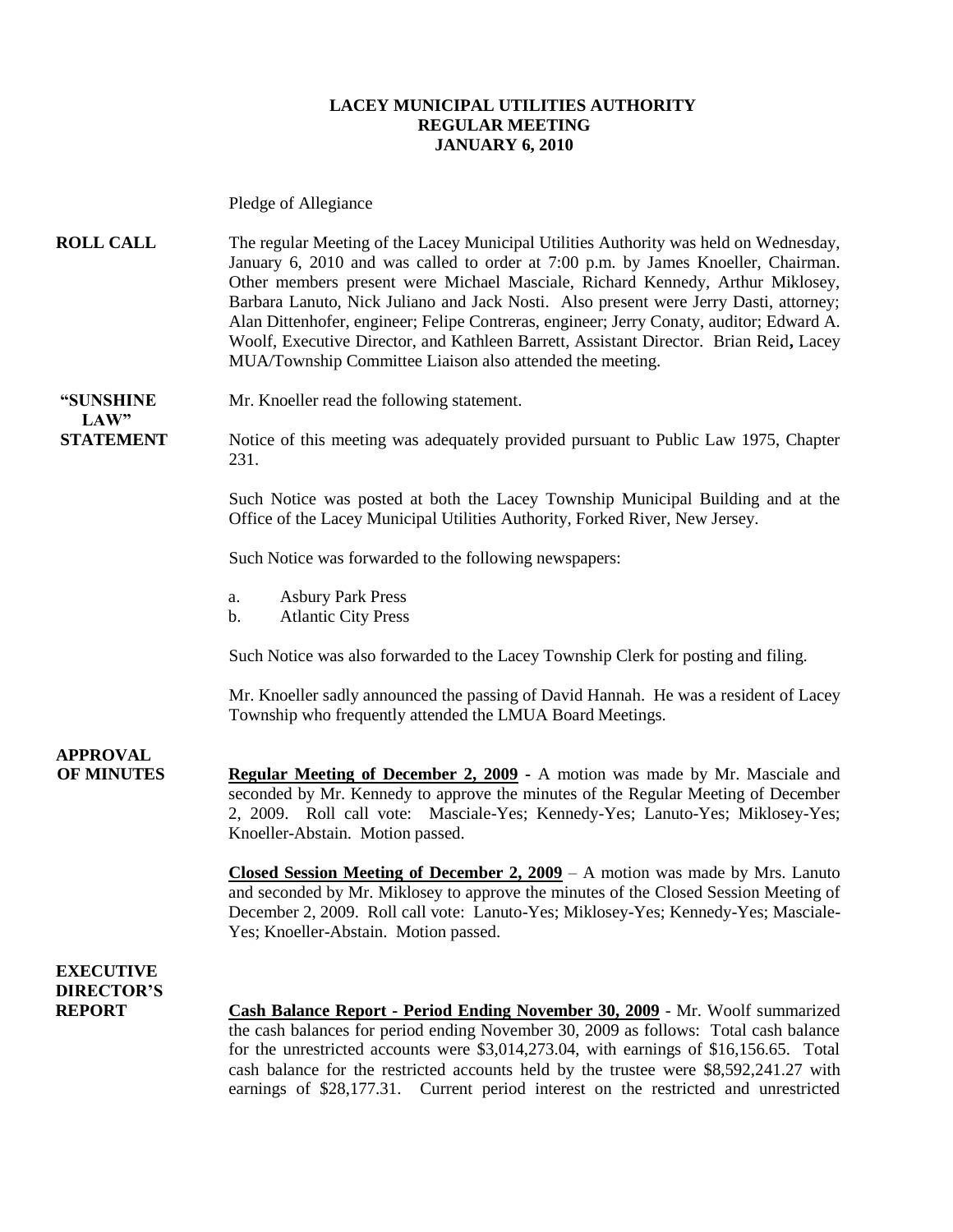accounts was \$44,333.96. Year-to-date earnings on all interest bearing accounts were \$347,051.97.

**Resolution 2010-04 – Award Contract for Supply of Water Treatment Chemical Supplies for**  $2010 - A$  motion was made by Mr. Kennedy and seconded by Mr. Masciale to adopt Resolution *2010-04, Resolution of the Lacey Municipal Utilities Authority, County of Ocean, State of New Jersey, Awarding Contracts for the Supply of Water Treatment Chemical Supplies for 2010.* Roll call vote: Kennedy-Yes; Masciale-Yes; Lanuto-Yes; Miklosey-Yes; Knoeller-Yes. Motion passed.

**2010 Pump Maintenance and Repair** - Mr. Woolf requested authorization to advertise and receive bids for 2010 pump maintenance and repairs. A motion was made by Mrs. Lanuto and seconded by Mr. Masciale authorizing advertisement to receive bids for 2010 pump maintenance and repair. Roll call vote: Lanuto-Yes; Masciale-Yes; Miklosey-Yes; Kennedy-Yes; Knoeller-Yes. Motion passed.

**Resolution 2010-06 – Utilization of Fair and Open Process – Proposals for Professional Services** – A motion was made by Mr. Kennedy and seconded by Mr. Miklosey to adopt *Resolution 2010-06, Resolution of the Lacey Municipal Utilities Authority, County of Ocean, State of New Jersey, Authorizing Utilization of the Fair and Open Process, in accordance with N.J.S.A. 19:44A-20.4, ET SEQ, for the Receipt of Proposals for Professional Services*. Roll call vote: Kennedy-Yes; Miklosey-Yes; Lanuto-Yes; Masciale-Yes; Knoeller-Yes. Motion passed.

## **BUSINESS**

**REPORT December Meter Reads** – Ms. Barrett reported 4,365 meters were read in December for Cycles 1, 4 and 9. Ninety-two work orders were cut to obtain manual reads not obtained during regular meter read routes. Four reads were questioned because of high usage. One customer was contacted by phone. Three customers were sent a letter.

> **January Billing** – Ms. Barrett reported utility bills were mailed/hand delivered on January  $6<sup>th</sup>$  in the amount of \$944,274.61. Penalties were assessed on 3,095 past due accounts (all cycles) in the amount of \$19,704.93 for a total billing in January of \$963,979.54.

> **Customer Service –** Ms. Barrett reported thirty-four new customer welcome letters were mailed in November and twenty-one responses were received in December. Thirty-eight final reads with equipment inspections were performed in December with no violations.

> **Tax Lien Sale** – Ms. Barrett reported 1,325 lien notices were mailed on December 31st. Outstanding charges for the past due accounts totaled \$900,982.06. The Lacey MUA office started collecting the Township's preparation of sale charges on January 4th.

# **ENGINEER'S**

**REPORT Resolution 2010-03 – Acceptance of Maintenance Bond – South Branch marina Water Main Extension – DSC Construction Company, Inc.** – On recommendation by the Authority's engineer, a motion was made by Mr. Masciale and seconded by Mr. Miklosey to adopt *Resolution 2010-03, Resolution of the Lacey Municipal Utilities Authority, County of Ocean, State of New Jersey, Acceptance of Maintenance Bond for South Branch Marina Water Main Extension, DSC Construction Company, Inc.* Roll call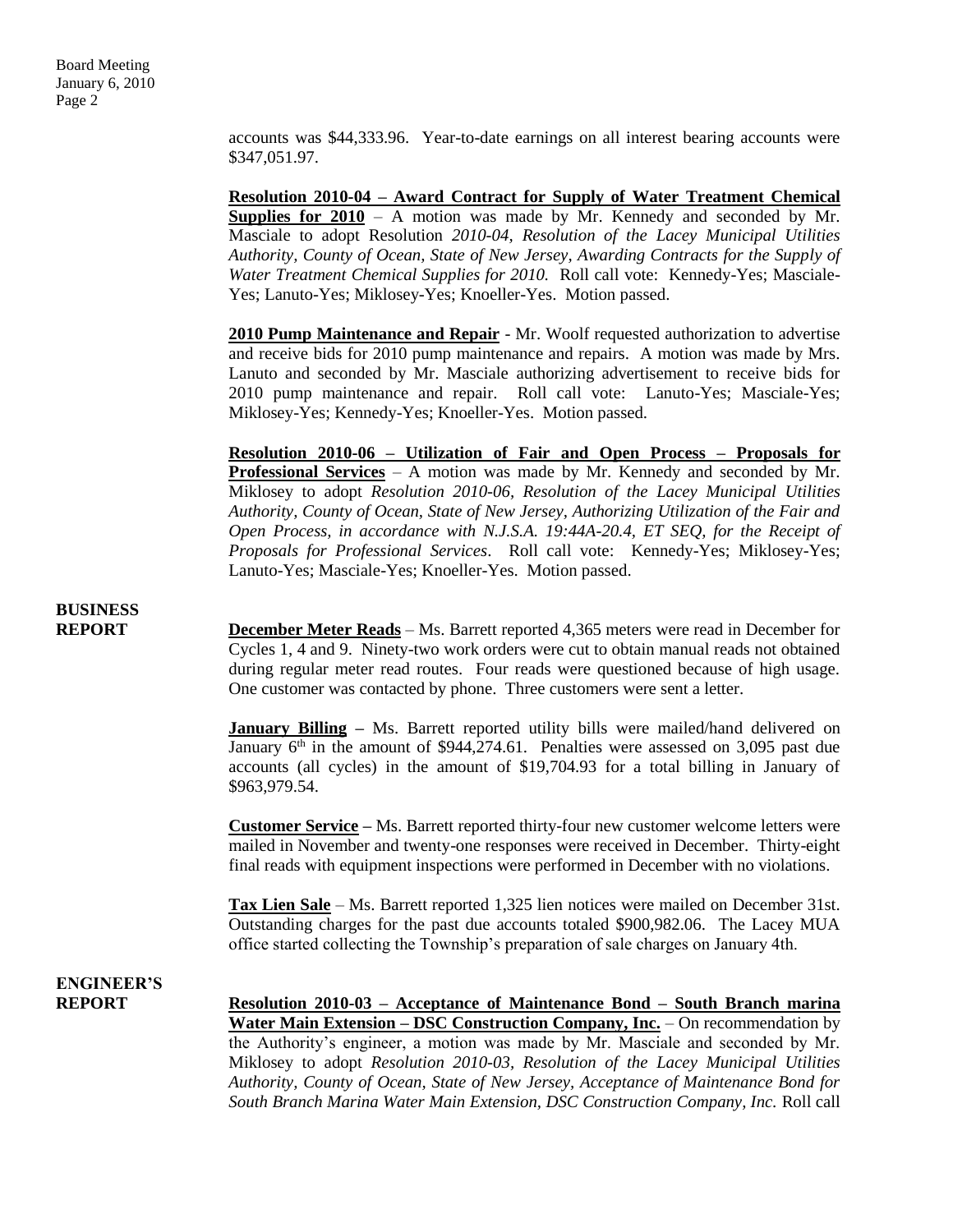Board Meeting January 6, 2010 Page 3

> vote: Masciale-Yes; Miklosey-Yes; Lanuto-Yes; Kennedy-Yes; Knoeller-Yes. Motion passed.

> **Wells and Water Treatment Plant at Well No. 1 – Mr. Dittenhofer stated well No.7 is** currently being drilled. The outer casing has been installed to a depth of over 1600 feet, and the contractor is preparing to set the screen operation. He stated the well should be able to produce water by the end of February. Mr. Knoeller asked when would the testing start with the NJDEP. Mr. Dittenhofer stated the plan is to get well No. 7 constructed, and water quality samples taken before starting well No. 8. Mr. Knoeller asked in what area would the water flow come from. Mr. Dittenhofer stated in all likelihood it would be flowing from the Princeton area. Mr. Miklosey asked if there would be a deduction on this contract. Mr. Dittenhofer stated there would be a deduction on the linear footage.

> **Water Treatment Plant No. 2 Upgrades** – Mr. Dittenhofer stated there are two minor punch list items still pending.

> **Beach Boulevard Bridge Utility Relocation** – Mr. Dittenhofer stated there have been some equipment issues regarding this project. There was equipment failure, and the driller lost a piece of drilling equipment. The contractor will begin drilling again on January  $11<sup>th</sup>$ , and it should be completed two weeks after that. He stated the County engineer's office has been notified of this delay.

> **Cleaning and Televising Contract No. 5** - Mr. Dittenhofer stated this project is 65% complete.

> **Repainting of Tank No. 2** – Mr. Dittenhofer stated this project was advertised and a bid opening is scheduled for January 13, 2010.

> **Maintenance Garage Re-Roofing** – Mr. Dittenhofer stated this project was advertised and a bid opening is scheduled for January 13, 2010.

> **Cleaning and Televising Contract No. 6 & Flow Assessment** – Mr. Dittenhofer stated this project was advertised and a bid opening is scheduled for January 20, 2010.

> **Municipal Lane Pump Station Upgrades & Standby Non-Clog Pumps** – Mr. Dittenhofer stated this project was advertised and a bid opening is scheduled for January 20, 2010.

# **ATTORNEY'S**

**REPORT 1451 Clearview Street – Mr. & Mrs. Block** – Mr. & Mrs. Block was present to request relief on their connection fee to the sanitary sewer system. Mr. Woolf explained Mr. Block's septic system is failing. He had asked if there was a way to connect to the sanitary sewer system. Mr. Woolf stated the sewer main could not be extended to Mr. Block's home - it is approximately 100 feet away from the nearest sewer main. He and Mr. Block discussed the possibility of a sewer ejector pump and force main rather then installing a replacement septic system. At that time, Mr. Block asked if there was any kind of relief the LMUA can offer him. At the last meeting, the board agreed to waive the formal review fees. The issue of relief of connection fees was also discussed. Mr. Dasti reported the Authority could not legally waive a connection fee. Mr. Woolf asked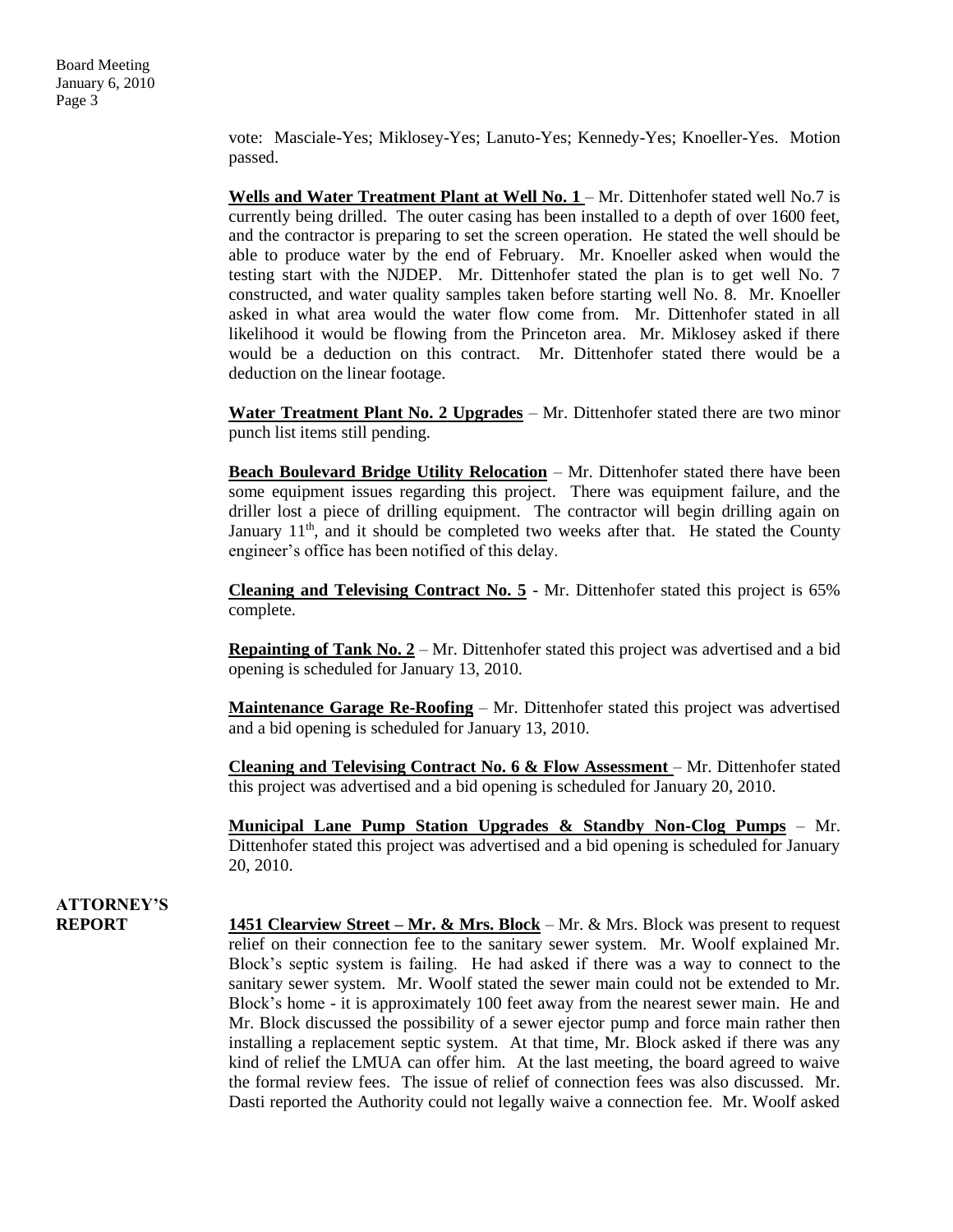Mr. Block how much would it cost him to install the sewer ejector pump and force main. Mr. Block stated approximately \$13,000.00.

Mr. Knoeller asked Mr. Block if he would have hooked up to the sewer system if he was given the opportunity to do so when he built his home (1980s). Mr. Block stated yes. Mr. Knoeller explained as bondholders, the Authority cannot legally waive a connection fee; however, the Authority can consider giving some money towards payment for the ejector pump. Mr. Knoeller stressed that the history behind this issue must be taken into consideration. He pointed out the Blocks wanted to hook up to the sanitary sewer system but were unable to do so since the Authority could not service them. Mr. Knoeller asked if Mr. Block paid any other fees. Mr. Woolf stated they paid a \$350.00 inspection fee to inspect the sewer lateral from the main to the curb. Mr. Masciale stated the connection fee and inspection fee amounts to \$2,000.00 and he does not have a problem granting relief for this amount. Mr. Kennedy asked if this could legally be done. Mr. Dasti stated the Authority is permitted to assist in defraying expenses. Under this circumstance, the Authority was unable to provide sanitary sewer service to him at that time. Mr. Nosti stated this is an individual circumstance, and cannot be used as a precedent because at the time they could not tie into the sewer. He concurs with aiding them through a rebate towards their system. Mr. Woolf stated the property would have a deed restriction on it that the owner operates and maintains the pump and force main until it gets to the gravity sewer lateral. The LMUA will own the sewer lateral. Mr. Knoeller stated there are individual hardship cases in where the Authority can provide assistance to a homeowner. Based upon the circumstances, this case qualifies for a hardship. The board concurred.

With the Block's permission, Mr. Staruch asked if the Authority could waive some of their monthly fees to relieve their costs after the system is put in. The board answered no – it would be a violation.

A motion was made by Mr. Masciale and seconded by Mr. Miklosey to grant the Block's a \$2,000.00 credit to assist them in the costs associated with installing the sewer ejector pump and force main system. This credit is granted since the Authority was unable to provide a sanitary sewer lateral hook up when they built their home. Roll call vote: Masciale-Yes; Miklosey-Yes; Lanuto-Yes; Kennedy-Yes; Knoeller-Yes. Motion passed.

Fieldcrest Commons/Colony Properties - Mr. Dasti stated his office received and approved the maintenance agreement submitted by the developer concerning the force main property.

**2010 Rate Hearing** – Mr. Dasti stated his office is awaiting the stenographic record of the rate hearing held on December 2, 2009.

**Lacey Township Lease Agreement** – Mr. Dasti stated he received the Lease Agreement for the property behind the municipal building. He will review the Agreement and forward it to the Board for their review. Mr. Knoeller asked if property improvements would be completed this year. Mr. Woolf stated RV&V has prepared a site plan. The lot obtained from the Township has been cleared.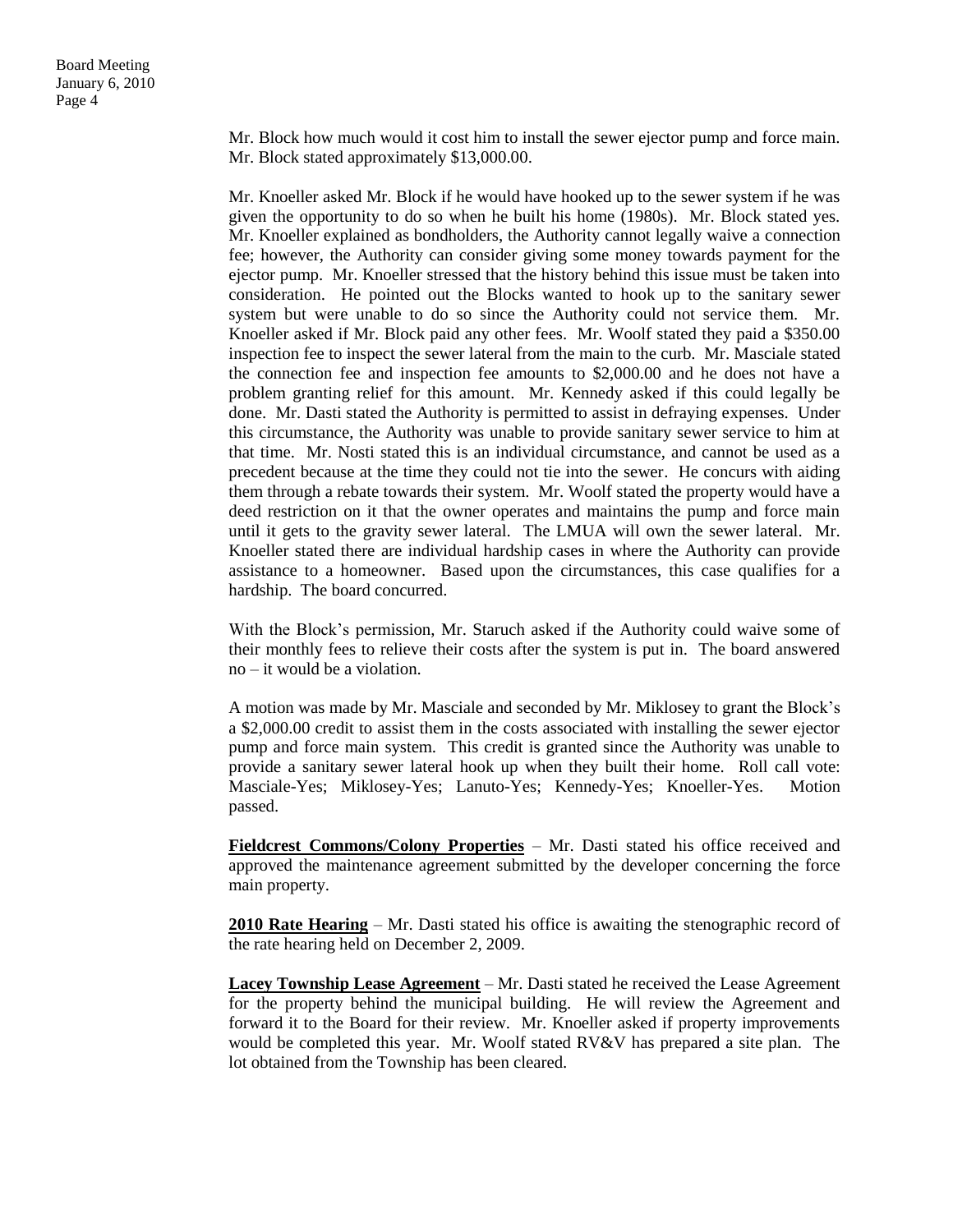# **AUDITOR'S**

**REPORT Accountant's Status Report – Month Ended November 30, 2009 –** Mr. Conaty stated user charges resulted in a favorable variance on the sewer side of the budget. However, user charges resulted in an unfavorable variance on the water side of the budget. Delinquency charges for both water and sewer had a favorable variance, due to collection of late fees and penalties. Interest income for water and sewer had a favorable variance for the month, and a year to date favorable variance due to the maturity of investments. Connection fees for sewer and water had an unfavorable variance for the month, but a favorable balance year to date due to connection fees paid by Wal-Mart and Perkins. Utilities, fuel, repairs and maintenance had a favorable variance on both water and sewer. Markout supplies had an unfavorable variance, due to the purchase of a Metrotech Locator, a tool used for mark outs. Mr. Knoeller asked how much of an impact did the increase in delinquency fees have an impact on the budget. Mr. Conaty stated delinquency fees are recorded as a cash basis.

### **CORRESPONDENCE**

**Bernadette Monari/Sophie Farley** – Ms. Monari, on behalf of her mother, is requesting a waiver of late charges, due to passing of her mother. After consideration of this request, a motion was made by Mr. Kennedy and seconded by Mrs. Lanuto to waive the late charge in the amount of \$2.25. Roll call vote: Kennedy-Yes; Lanuto-Yes; Miklosey-Yes; Masciale-Yes; Knoeller-Yes. Motion passed.

**Mr. & Mrs. Hassal, Beach Boulevard** - Mr. and Mrs. Hassal are requesting credit of service charge call. Since service personnel had already been dispatched, and did check to see if there were any additional problems at residence, the Board could not waive the emergency service charges.

**Carol Reda, Parkers Point Boulevard** – Mr. Kennedy requested this issue be discussed in closed session, due to potential litigation.

**Joseph Appello, Crestwood Drive** – Mr. Kennedy requested this issue be discussed in closed session, due to potential litigation.

**Charles Fino, Hollywood Drive** – Mr. Fino is requesting relief of utility bill, due to water pipe leak. Mr. Kennedy stated another meter reading is needed before a determination of relief can be made.

**OLD**

**BUSINESS Resolution 2010-01 – Memorialize action taken 12-2-09 – Merit Increase – Debra Kipikasha** – Secretary Kennedy executed *Resolution 2010-01, Resolution of the Lacey Municipal Utilities Authority, County of Ocean, State of New Jersey, Memorializing Action Taken on December 2, 2009, Granting Merit Salary Increase for Debra Kipikasha.* 

> **Resolution 2010-02 – Memorialize action taken 12-2-09 – Creating Position of Jet-Vac Truck Operator** – Secretary Kennedy executed *Resolution 2010-02, Resolution of the Lacey Municipal Utilities Authority, County of Ocean, State of New Jersey, Memorializing Action Taken on December 2, 2009, Creating Position of Jet-Vac Truck Operator.*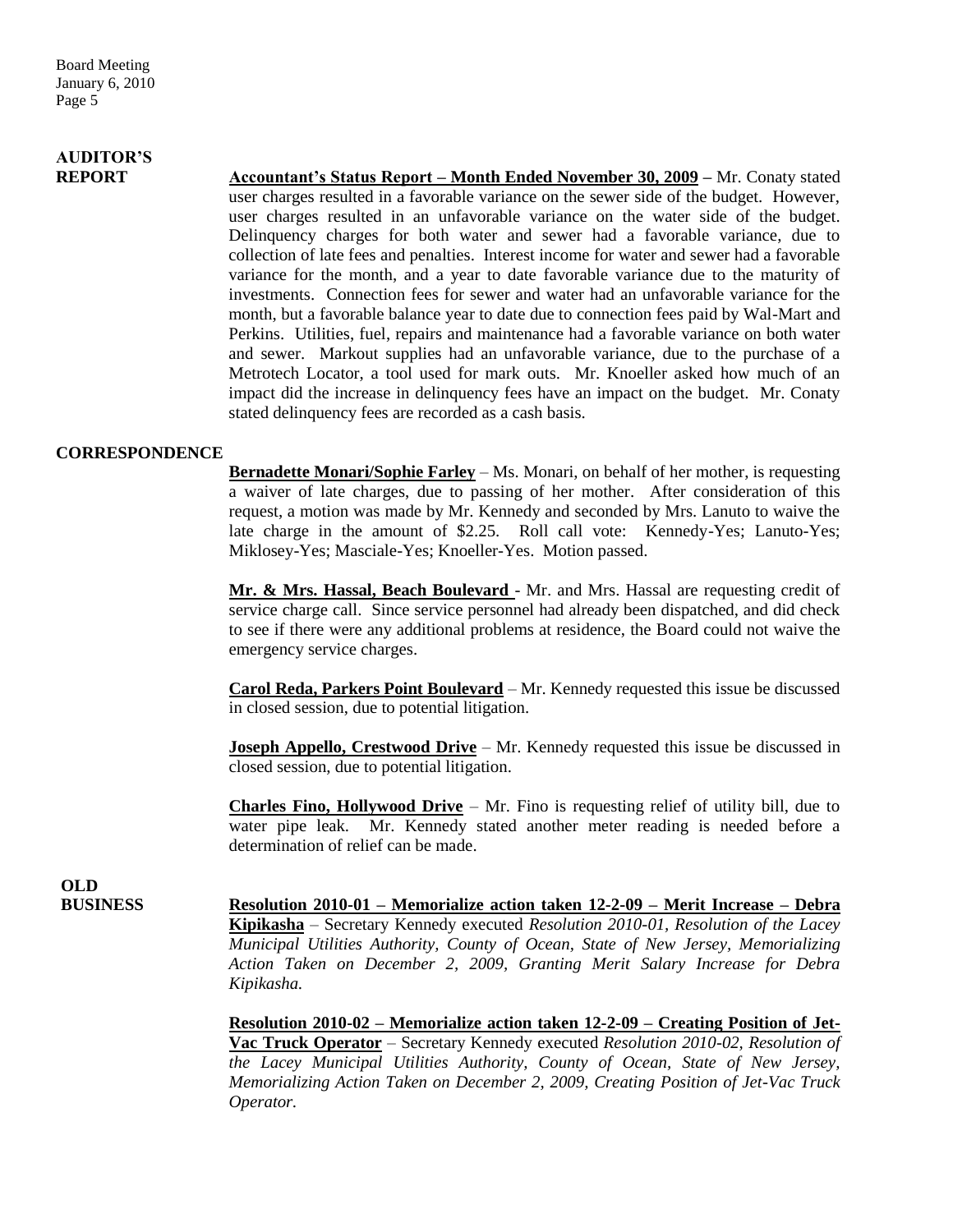**Resolution 2010-08 – Appoint Harry Peckham at Jet-Vac Truck Operator** – On recommendation by the executive director, a motion was made by Mr. Miklosey and seconded by Mr. Kennedy to adopt *Resolution 2010-08, Resolution of the Lacey Municipal Utilities Authority, County of Ocean, State of New Jersey, Appointing Harry Peckham to the position of Jet-Vac Truck Operator*. Roll call vote: Miklosey-Yes; Kennedy-Yes; Lanuto-Yes; Masciale-Yes; Knoeller-Yes. Motion passed.

**Resolution 2010-05 – Memorialize action taken 12-2-09 – Authorize Execution of Maintenance Agreement with Colony Properties/Fieldcrest Commons – Sanitary Sewer Approval** – Secretary Kennedy executed *Resolution 2010-05, Resolution of the Lacey Municipal Utilities Authority, County of Ocean, State of New Jersey, Memorializing Action taken December 2, 2009, Authorizing Execution of Maintenance Agreement with Colony Properties/Fieldcrest Commons, Sanitary Sewer Approval, Block 1665.01, Lots 1.01 & 1.02.*

**Resolution 2010-07 – Memorialize Action taken 12-2-09 – Waiver of Formal Application and Review Process – Sewer Ejector Pump and Force Main – John Block** *–* Secretary Kennedy executed *Resolution 2010-07, Resolution of the Lacey Municipal Utilities Authority, County of Ocean, State of New Jersey, Memorialize action taken December 2, 2009, Waiver of Formal Application and Review Process, Sewer Ejector Pump and Force Main, Block 1206, Lots 15-19, John Block*.

Mr. Knoeller suggested Mr. Reid inform the Township Committee that the Authority's finance committee researched interest rates at numerous banks, and found that Hudson City Savings Bank has the highest interest rate.

### **NEW**

 **BUSINESS** Mr. Knoeller asked Mr. Masciale and Mr. Kennedy to recommend nominations of officers at the February reorganization meeting.

# **PUBLIC BUSINESS/**

**COMMENT Regina Discenza –** Mrs. Discenza made the Board aware of David Hannah's passing.

**Carl Garriger (sp), Sunrise Beach Area** – Mr. Garriger stated he was confused by the article in the Asbury Park Press regarding the LMUA rate increase. He stated the paper indicated that a family of four using 20,000 gallons would be charged \$20.00 per month. Mr. Woolf stated the paper made a typographical error. He explained there is a 4% increase on service charges and on user fees, for both sewer and water. The average increase would be approximately \$32.00 per year for a family of four that uses 20,000 gallons. Mr. Knoeller stated it was a confusing article and apologized.

**Regina Discenza** – Mrs. Discenza asked if new well #7 was pumping. Mr. Knoeller stated it is not. It is currently being drilled, and the casings are being installed. Mrs. Discenza asked when would water be pumped out of it. Mr. Dittenhofer stated at the end of February.

Mrs. Lanuto welcomed Mr. Reid as the LMUA/Lacey Township liaison. She asked Mr. Woolf to provide her and Mr. Reid with a summary on Authority matters so Mr. Reid can report on them at Township Committee meetings.